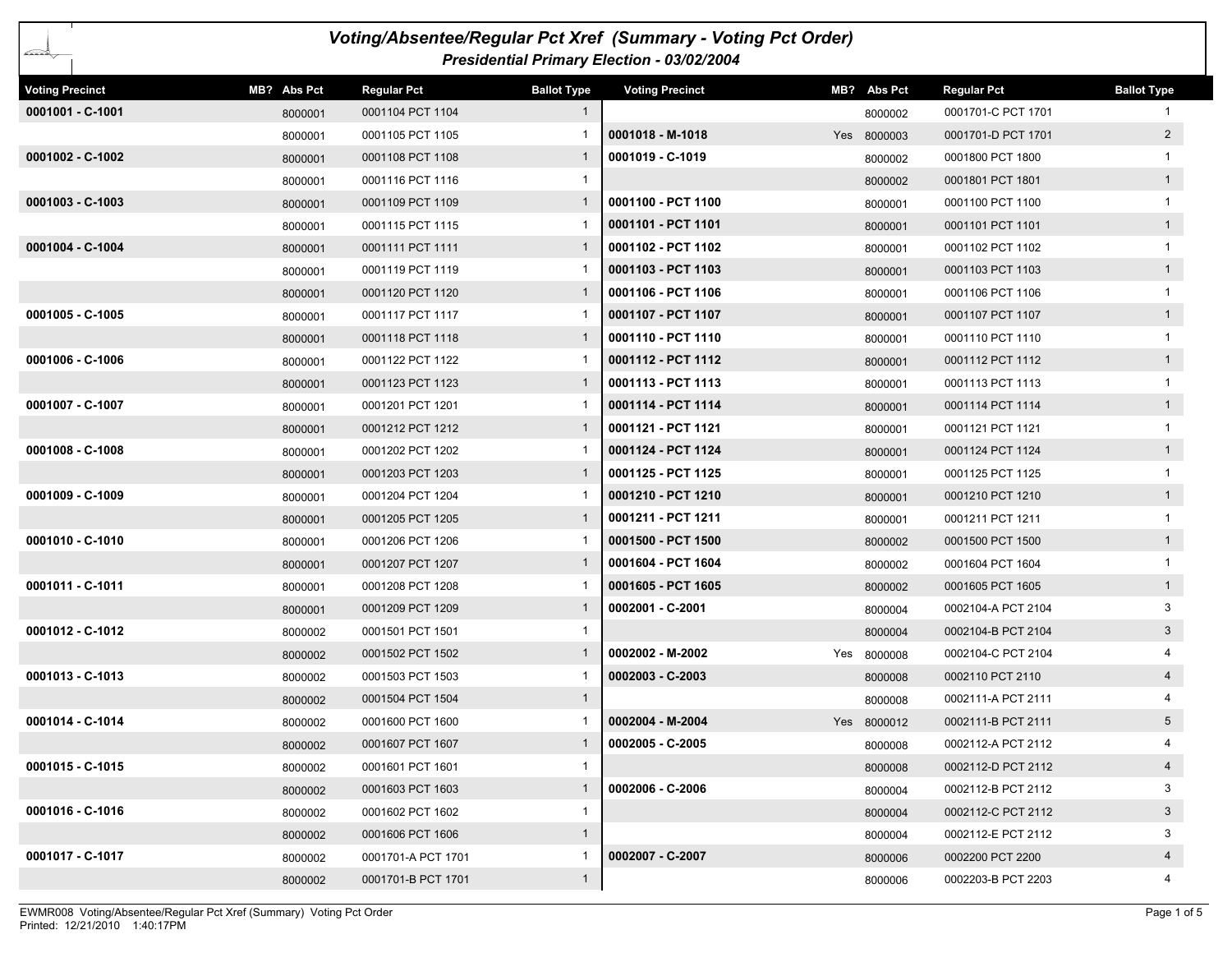| <b>Voting Precinct</b> | MB? Abs Pct | <b>Regular Pct</b> | <b>Ballot Type</b> | <b>Voting Precinct</b> | MB? Abs Pct | <b>Regular Pct</b> | <b>Ballot Type</b> |
|------------------------|-------------|--------------------|--------------------|------------------------|-------------|--------------------|--------------------|
| $0002008 - C - 2008$   | 8000006     | 0002202 PCT 2202   | 4                  |                        | 8000013     | 0002903-D PCT 2903 | $5^{\circ}$        |
|                        | 8000006     | 0002204-B PCT 2204 |                    |                        | 8000013     | 0002906 PCT 2906   | 5                  |
| 0002009 - M-2009       | Yes 8000011 | 0002203-A PCT 2203 | $5\overline{)}$    | 0002026 - C-2026       | 8000013     | 0002904-B PCT 2904 | $5\overline{)}$    |
|                        | Yes 8000011 | 0002204-A PCT 2204 | 5                  |                        | 8000013     | 0002905 PCT 2905   | 5                  |
| 0002010 - C-2010       | 8000006     | 0002208 PCT 2208   | 4                  | 0002101 - PCT 2101     | 8000004     | 0002101 PCT 2101   | $\mathbf{3}$       |
|                        | 8000006     | 0002209 PCT 2209   | 4                  | 0002102 - PCT 2102     | 8000004     | 0002102 PCT 2102   | 3                  |
| 0002011 - C-2011       | 8000006     | 0002210 PCT 2210   | 4                  | 0002103 - PCT 2103     | 8000004     | 0002103 PCT 2103   | $3\phantom{.0}$    |
|                        | 8000006     | 0002211 PCT 2211   | 4                  | 0002107 - PCT 2107     | 8000008     | 0002107 PCT 2107   |                    |
| 0002012 - C-2012       | 8000006     | 0002212 PCT 2212   | 4                  | 0002108 - PCT 2108     | 8000008     | 0002108 PCT 2108   | $\overline{4}$     |
|                        | 8000006     | 0002213 PCT 2213   | 4                  | 0002109 - PCT 2109     | 8000008     | 0002109 PCT 2109   |                    |
| 0002013 - M-2013       | Yes 8000015 | 0002400-A PCT 2400 | 6                  | 0002201 - PCT 2201     | 8000006     | 0002201 PCT 2201   | $\overline{4}$     |
| 0002014 - C-2014       | 8000016     | 0002400-B PCT 2400 | 7                  | 0002205 - PCT 2205     | 8000006     | 0002205 PCT 2205   | 4                  |
|                        | 8000016     | 0002401 PCT 2401   | $\overline{7}$     | 0002206 - PCT 2206     | 8000006     | 0002206 PCT 2206   | $\overline{4}$     |
| 0002015 - C-2015       | 8000005     | 0002500-A PCT 2500 | 3                  | 0002207 - PCT 2207     | 8000006     | 0002207 PCT 2207   |                    |
|                        | 8000005     | 0002500-B PCT 2500 | $\mathbf{3}$       | 0002301 - PCT 2301     | 8000007     | 0002301 PCT 2301   | $\overline{4}$     |
|                        | 8000005     | 0002501 PCT 2501   | 3                  | 0002302 - PCT 2302     | 8000007     | 0002302 PCT 2302   |                    |
| 0002016 - M-2016       | Yes 8000010 | 0002500-C PCT 2500 | $\overline{4}$     | 0002303 - PCT 2303     | 8000007     | 0002303 PCT 2303   | $\overline{4}$     |
| 0002017 - C-2017       | 8000005     | 0002502 PCT 2502   | 3                  | 0002304 - PCT 2304     | 8000007     | 0002304 PCT 2304   |                    |
|                        | 8000005     | 0002503 PCT 2503   | $\mathbf{3}$       | 0002305 - PCT 2305     | 8000007     | 0002305 PCT 2305   | $\overline{4}$     |
| 0002018 - C-2018       | 8000005     | 0002505-A PCT 2505 | 3                  | 0002306 - PCT 2306     | 8000007     | 0002306 PCT 2306   |                    |
|                        | 8000005     | 0002505-B PCT 2505 | $\mathbf{3}$       | 0002402 - PCT 2402     | 8000016     | 0002402 PCT 2402   | $\overline{7}$     |
|                        | 8000005     | 0002505-F PCT 2505 | 3                  | 0002504 - PCT 2504     | 8000005     | 0002504 PCT 2504   | 3                  |
|                        | 8000005     | 0002506-A PCT 2506 | 3                  | 0002600 - PCT 2600     | 8000010     | 0002600 PCT 2600   | $\overline{4}$     |
|                        | 8000005     | 0002506-C PCT 2506 | 3                  | 0002601 - PCT 2601     | 8000010     | 0002601 PCT 2601   | 4                  |
| 0002019 - M-2019       | Yes 8000017 | 0002505-C PCT 2505 | 8                  | 0002602 - PCT 2602     | 8000010     | 0002602 PCT 2602   | $\overline{4}$     |
|                        | Yes 8000017 | 0002505-D PCT 2505 | 8                  | 0002701 - PCT 2701     | 8000010     | 0002701 PCT 2701   |                    |
|                        | Yes 8000017 | 0002505-E PCT 2505 | 8                  | 0002800 - PCT 2800     | 8000005     | 0002800 PCT 2800   | $\mathbf{3}$       |
|                        | Yes 8000017 | 0002506-B PCT 2506 | 8                  | 0002801 - PCT 2801     | 8000005     | 0002801 PCT 2801   | 3                  |
| 0002020 - M-2020       | Yes 8000010 | 0002603 PCT 2603   | 4                  | 0002902 - PCT 2902     | 8000013     | 0002902 PCT 2902   | 5 <sub>5</sub>     |
| 0002021 - M-2021       | Yes 8000010 | 0002700 PCT 2700   | 4                  | 0002907 - PCT 2907     | 8000013     | 0002907 PCT 2907   | 5                  |
| 0002022 - M-2022       | Yes 8000014 | 0002802-A PCT 2802 | 5                  | 0002908 - PCT 2908     | 8000013     | 0002908 PCT 2908   | 5                  |
|                        | Yes 8000014 | 0002802-B PCT 2802 | 5                  | 0003001 - C-3001       | 8000019     | 0003100 PCT 3100   | 9                  |
|                        | Yes 8000014 | 0002803 PCT 2803   | $5\overline{)}$    |                        | 8000019     | 0003101 PCT 3101   | 9                  |
| 0002023 - M-2023       | Yes 8000010 | 0002802-C PCT 2802 | 4                  | 0003002 - C-3002       | 8000019     | 0003102 PCT 3102   | 9                  |
| 0002024 - M-2024       | Yes 8000009 | 0002903-A PCT 2903 | $\overline{4}$     |                        | 8000019     | 0003103 PCT 3103   | 9                  |
|                        | Yes 8000009 | 0002903-C PCT 2903 | 4                  | 0003003 - C-3003       | 8000018     | 0003202 PCT 3202   | 9                  |
|                        | Yes 8000009 | 0002904-A PCT 2904 | $\overline{4}$     |                        | 8000018     | 0003203 PCT 3203   | 9                  |
| 0002025 - C-2025       | 8000013     | 0002903-B PCT 2903 | 5                  | 0003004 - C-3004       | 8000018     | 0003205 PCT 3205   | 9                  |

Printed: 12/21/2010 1:40:17PM EWMR008 Voting/Absentee/Regular Pct Xref (Summary) Voting Pct Order Page 2 of 5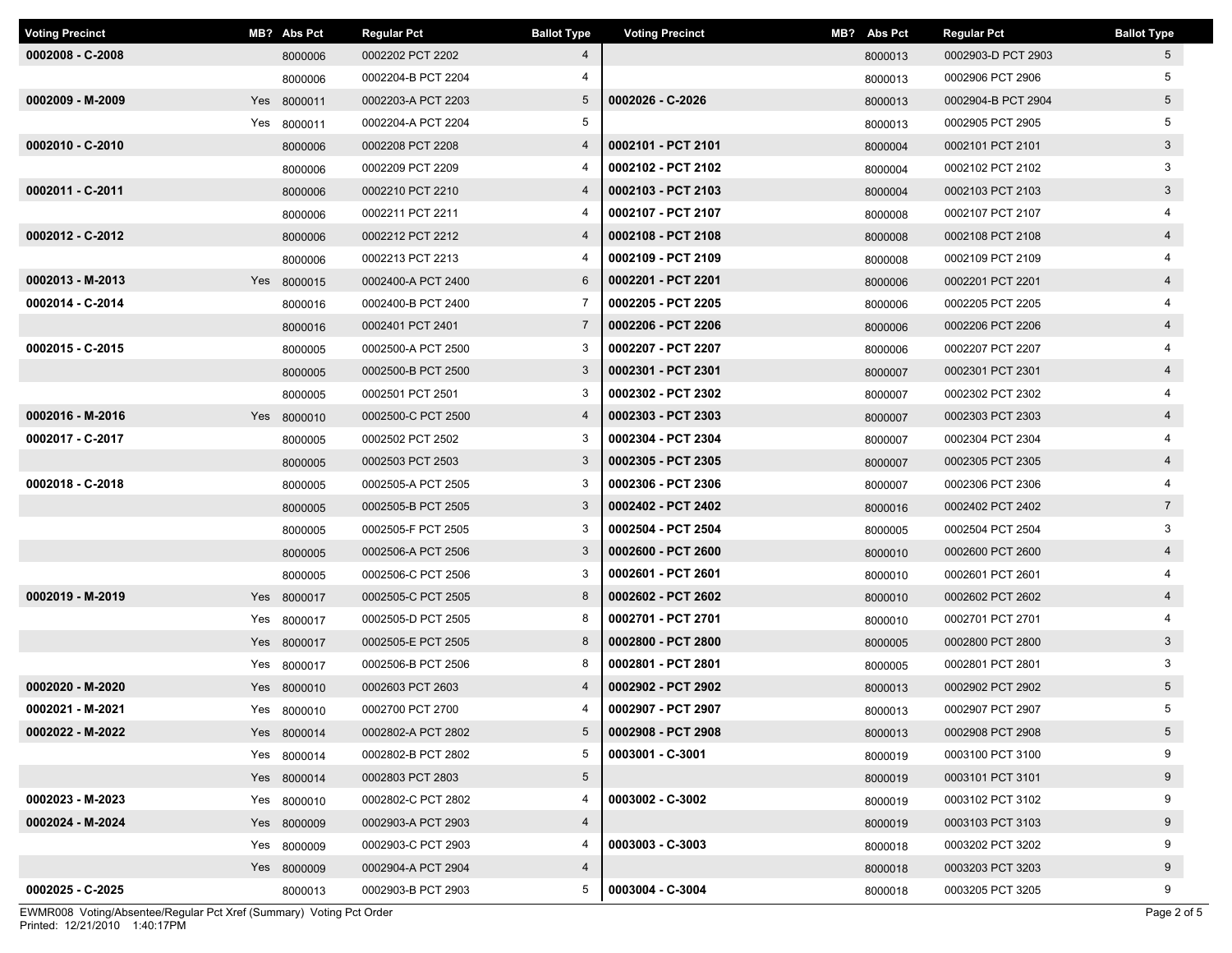| <b>Voting Precinct</b> | MB? Abs Pct | <b>Regular Pct</b> | <b>Ballot Type</b> | <b>Voting Precinct</b> | MB? Abs Pct | <b>Regular Pct</b> | <b>Ballot Type</b> |
|------------------------|-------------|--------------------|--------------------|------------------------|-------------|--------------------|--------------------|
| 0003004 - C-3004       | 8000018     | 0003206 PCT 3206   | 9                  | 0003204 - PCT 3204     | 8000018     | 0003204 PCT 3204   | 9                  |
| 0003005 - C-3005       | 8000018     | 0003208 PCT 3208   | 9                  | 0003207 - PCT 3207     | 8000018     | 0003207 PCT 3207   | 9                  |
|                        | 8000018     | 0003210 PCT 3210   | 9                  | 0003209 - PCT 3209     | 8000018     | 0003209 PCT 3209   | 9                  |
| 0003006 - C-3006       | 8000018     | 0003211 PCT 3211   | 9                  | 0003216 - PCT 3216     | 8000018     | 0003216 PCT 3216   | 9                  |
|                        | 8000018     | 0003214 PCT 3214   | 9                  | 0003301 - PCT 3301     | 8000020     | 0003301 PCT 3301   | 9                  |
| 0003007 - C-3007       | 8000018     | 0003212 PCT 3212   | 9                  | 0003302 - PCT 3302     | 8000020     | 0003302 PCT 3302   | 9                  |
|                        | 8000018     | 0003213 PCT 3213   | 9                  | 0003303 - PCT 3303     | 8000020     | 0003303 PCT 3303   | 9                  |
| 0003008 - C-3008       | 8000018     | 0003215 PCT 3215   | 9                  | 0003304 - PCT 3304     | 8000020     | 0003304 PCT 3304   | 9                  |
|                        | 8000018     | 0003217 PCT 3217   | 9                  | 0003305 - PCT 3305     | 8000020     | 0003305 PCT 3305   | 9                  |
| 0003009 - C-3009       | 8000021     | 0003500 PCT 3500   | 9                  | 0003306 - PCT 3306     | 8000020     | 0003306 PCT 3306   | 9                  |
|                        | 8000021     | 0003506 PCT 3506   | 9                  | 0003307 - PCT 3307     | 8000020     | 0003307 PCT 3307   | 9                  |
| 0003010 - C-3010       | 8000021     | 0003501 PCT 3501   | 9                  | 0003401 - PCT 3401     | 8000022     | 0003401 PCT 3401   | 10                 |
|                        | 8000021     | 0003508 PCT 3508   | 9                  | 0003402 - PCT 3402     | 8000022     | 0003402 PCT 3402   | 10                 |
| 0003011 - C-3011       | 8000021     | 0003504 PCT 3504   | 9                  | 0003502 - PCT 3502     | 8000021     | 0003502 PCT 3502   | 9                  |
|                        | 8000021     | 0003505 PCT 3505   | 9                  | 0003503 - PCT 3503     | 8000021     | 0003503 PCT 3503   | 9                  |
| 0003012 - C-3012       | 8000021     | 0003700-A PCT 3700 | 9                  | 0003507 - PCT 3507     | 8000021     | 0003507 PCT 3507   | 9                  |
|                        | 8000021     | 0003700-B PCT 3700 | 9                  | 0003600 - PCT 3600     | 8000021     | 0003600 PCT 3600   | 9                  |
|                        | 8000021     | 0003700-C PCT 3700 | 9                  | 0003601 - PCT 3601     | 8000021     | 0003601 PCT 3601   | 9                  |
|                        | 8000021     | 0003700-D PCT 3700 | 9                  | 0003602 - PCT 3602     | 8000021     | 0003602 PCT 3602   | 9                  |
|                        | 8000021     | 0003700-F PCT 3700 | 9                  | 0003704 - PCT 3704     | 8000021     | 0003704 PCT 3704   | 9                  |
|                        | 8000021     | 0003700-G PCT 3700 | 9                  | 0003705 - PCT 3705     | 8000021     | 0003705 PCT 3705   | 9                  |
|                        | 8000021     | 0003706 PCT 3706   | 9                  | 0004001 - M-4001       | Yes 8000028 | 0004104 PCT 4104   | 12                 |
| 0003013 - M-3013       | Yes 8000023 | 0003700-E PCT 3700 | 11                 | 0004002 - M-4002       | Yes 8000028 | 0004201 PCT 4201   | 12                 |
|                        | Yes 8000023 | 0003703-D PCT 3703 | 11                 | $0004003 - C - 4003$   | 8000028     | 0004202 PCT 4202   | 12                 |
|                        | Yes 8000023 | 0003703-E PCT 3703 | 11                 |                        | 8000028     | 0004203 PCT 4203   | 12                 |
| 0003014 - C-3014       | 8000021     | 0003701 PCT 3701   | 9                  | 0004004 - M-4004       | Yes 8000025 | 0004250 PCT 4250   | 12                 |
|                        | 8000021     | 0003703-A PCT 3703 | 9                  | 0004005 - C-4005       | 8000028     | 0004300 PCT 4300   | 12                 |
|                        | 8000021     | 0003703-B PCT 3703 | 9                  |                        | 8000028     | 0004303 PCT 4303   | 12                 |
|                        | 8000021     | 0003703-C PCT 3703 | 9                  | 0004006 - C-4006       | 8000028     | 0004305-A PCT 4305 | 12                 |
|                        | 8000021     | 0003703-F PCT 3703 | 9                  |                        | 8000028     | 0004305-B PCT 4305 | 12                 |
| $0003015 - M-3015$     | Yes 8000021 | 0003702 PCT 3702   | 9                  |                        | 8000028     | 0004305-C PCT 4305 | 12                 |
| 0003016 - C-3016       | 8000021     | 0003800 PCT 3800   | 9                  |                        | 8000028     | 0004305-D PCT 4305 | 12                 |
|                        | 8000021     | 0003801 PCT 3801   | 9                  |                        | 8000028     | 0004305-E PCT 4305 | 12                 |
| 0003104 - PCT 3104     | 8000019     | 0003104 PCT 3104   | 9                  | 0004007 - M-4007       | Yes 8000029 | 0004305-F PCT 4305 | 13                 |
| 0003105 - PCT 3105     | 8000019     | 0003105 PCT 3105   | 9                  | 0004008 - C-4008       | 8000029     | 0004306-A PCT 4306 | 13                 |
| 0003106 - PCT 3106     | 8000019     | 0003106 PCT 3106   | 9                  |                        | 8000029     | 0004306-B PCT 4306 | 13                 |
| 0003107 - PCT 3107     | 8000019     | 0003107 PCT 3107   | 9                  |                        | 8000029     | 0004306-C PCT 4306 | 13                 |
| 0003201 - PCT 3201     | 8000018     | 0003201 PCT 3201   | 9                  |                        | 8000029     | 0004306-D PCT 4306 | 13                 |

Printed: 12/21/2010 1:40:17PM EWMR008 Voting/Absentee/Regular Pct Xref (Summary) Voting Pct Order Page 3 of 5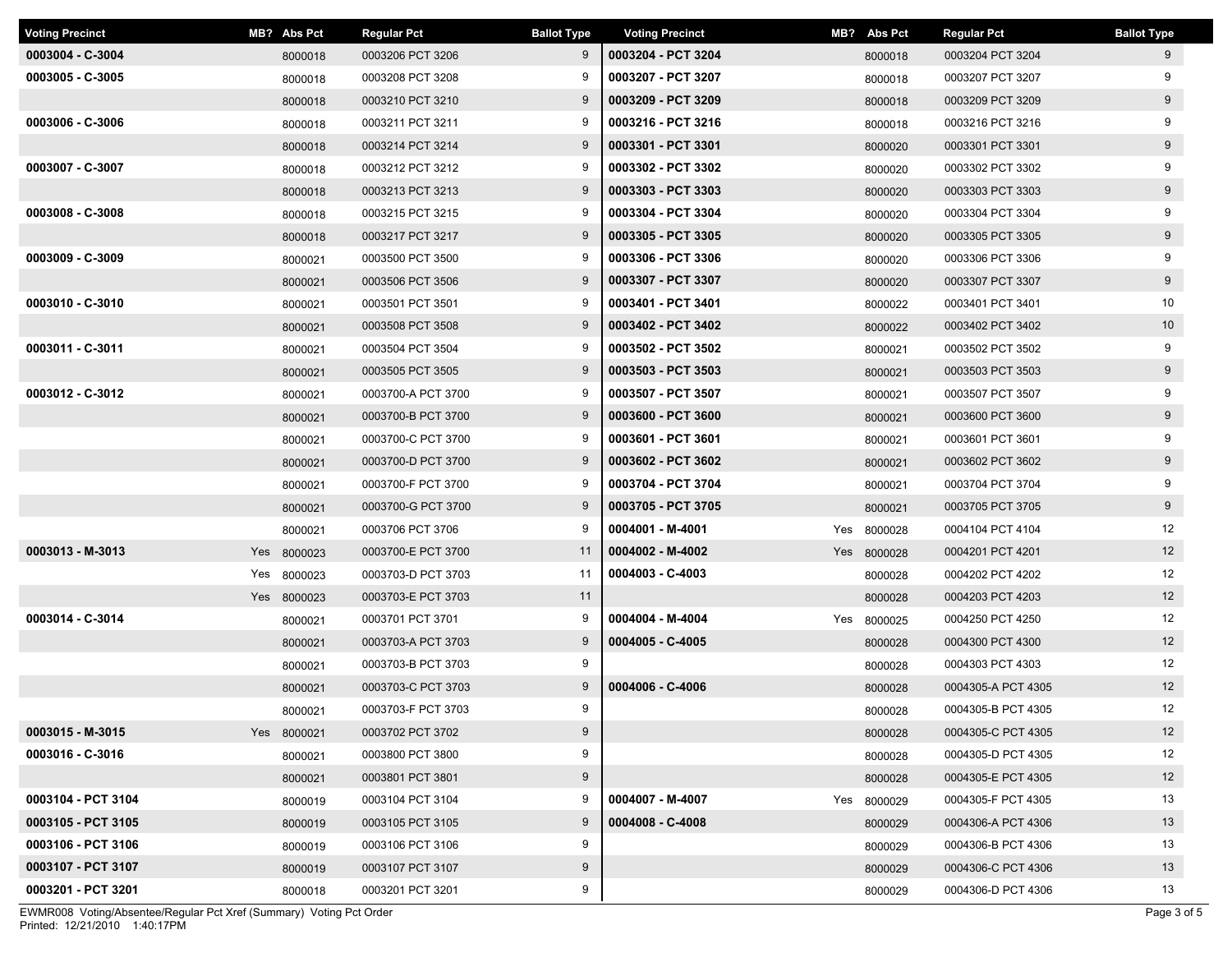| <b>Voting Precinct</b> | MB? Abs Pct | <b>Regular Pct</b> | <b>Ballot Type</b> | <b>Voting Precinct</b> | MB? Abs Pct | <b>Regular Pct</b> | <b>Ballot Type</b> |
|------------------------|-------------|--------------------|--------------------|------------------------|-------------|--------------------|--------------------|
| 0004008 - C-4008       | 8000029     | 0004306-E PCT 4306 | 13                 |                        | 8000031     | 0005210 PCT 5210   | 15                 |
|                        | 8000029     | 0004306-F PCT 4306 | 13                 | 0005101 - PCT 5101     | 8000031     | 0005101 PCT 5101   | 15                 |
|                        | 8000029     | 0004306-H PCT 4306 | 13                 | 0005102 - PCT 5102     | 8000031     | 0005102 PCT 5102   | 15                 |
| 0004009 - M-4009       | Yes 8000028 | 0004306-G PCT 4306 | 12                 | 0005103 - PCT 5103     | 8000031     | 0005103 PCT 5103   | 15                 |
| 0004010 - C-4010       | 8000024     | 0004700 PCT 4700   | 12                 | 0005201 - PCT 5201     | 8000031     | 0005201 PCT 5201   | 15                 |
|                        | 8000024     | 0004706 PCT 4706   | 12                 | 0005202 - PCT 5202     | 8000031     | 0005202 PCT 5202   | 15                 |
| 0004011 - C-4011       | 8000024     | 0004701 PCT 4701   | 12                 | 0005203 - PCT 5203     | 8000031     | 0005203 PCT 5203   | 15                 |
|                        | 8000024     | 0004702 PCT 4702   | 12                 | 0005204 - PCT 5204     | 8000031     | 0005204 PCT 5204   | 15                 |
| 0004012 - C-4012       | 8000024     | 0004704 PCT 4704   | 12                 | 0005205 - PCT 5205     | 8000031     | 0005205 PCT 5205   | 15                 |
|                        | 8000024     | 0004705 PCT 4705   | 12                 | 0005206 - PCT 5206     | 8000031     | 0005206 PCT 5206   | 15                 |
| 0004013 - M-4013       | Yes 8000030 | 0004803 PCT 4803   | 14                 | 0005207 - PCT 5207     | 8000031     | 0005207 PCT 5207   | 15                 |
| 0004014 - M-4014       | Yes 8000028 | 0004901 PCT 4901   | 12                 | 0005208 - PCT 5208     | 8000031     | 0005208 PCT 5208   | 15                 |
|                        | Yes 8000028 | 0004902 PCT 4902   | 12                 | 0005209 - PCT 5209     | 8000031     | 0005209 PCT 5209   | 15                 |
| 0004100 - PCT 4100     | 8000028     | 0004100 PCT 4100   | 12                 | 0005211 - PCT 5211     | 8000031     | 0005211 PCT 5211   | 15                 |
| 0004101 - PCT 4101     | 8000028     | 0004101 PCT 4101   | 12                 | 0005212 - PCT 5212     | 8000031     | 0005212 PCT 5212   | 15                 |
| 0004102 - PCT 4102     | 8000028     | 0004102 PCT 4102   | 12                 | 0005213 - PCT 5213     | 8000031     | 0005213 PCT 5213   | 15                 |
| 0004103 - PCT 4103     | 8000028     | 0004103 PCT 4103   | 12                 | 0005214 - PCT 5214     | 8000031     | 0005214 PCT 5214   | 15                 |
| 0004200 - PCT 4200     | 8000028     | 0004200 PCT 4200   | 12                 | 0005215 - PCT 5215     | 8000031     | 0005215 PCT 5215   | 15                 |
| 0004301 - PCT 4301     | 8000028     | 0004301 PCT 4301   | 12                 | 0005216 - PCT 5216     | 8000031     | 0005216 PCT 5216   | 15                 |
| 0004302 - PCT 4302     | 8000028     | 0004302 PCT 4302   | 12                 | 0005217 - PCT 5217     | 8000031     | 0005217 PCT 5217   | 15                 |
| 0004304 - PCT 4304     | 8000028     | 0004304 PCT 4304   | 12                 | 0005218 - PCT 5218     | 8000031     | 0005218 PCT 5218   | 15                 |
| 0004307 - PCT 4307     | 8000029     | 0004307 PCT 4307   | 13                 | 0005219 - PCT 5219     | 8000031     | 0005219 PCT 5219   | 15                 |
| 0004400 - PCT 4400     | 8000028     | 0004400 PCT 4400   | 12                 | 0005220 - PCT 5220     | 8000031     | 0005220 PCT 5220   | 15                 |
| 0004401 - PCT 4401     | 8000028     | 0004401 PCT 4401   | 12                 | 0005221 - PCT 5221     | 8000031     | 0005221 PCT 5221   | 15                 |
| 0004402 - PCT 4402     | 8000028     | 0004402 PCT 4402   | 12                 | 0005222 - PCT 5222     | 8000031     | 0005222 PCT 5222   | 15                 |
| 0004403 - PCT 4403     | 8000028     | 0004403 PCT 4403   | 12                 | 0005223 - PCT 5223     | 8000031     | 0005223 PCT 5223   | 15                 |
| 0004501 - PCT 4501     | 8000026     | 0004501 PCT 4501   | 12                 | 0005224 - PCT 5224     | 8000031     | 0005224 PCT 5224   | 15                 |
| 0004502 - PCT 4502     | 8000026     | 0004502 PCT 4502   | 12                 | 0005225 - PCT 5225     | 8000031     | 0005225 PCT 5225   | 15                 |
| 0004503 - PCT 4503     | 8000026     | 0004503 PCT 4503   | 12                 | 0005226 - PCT 5226     | 8000031     | 0005226 PCT 5226   | 15                 |
| 0004600 - PCT 4600     | 8000027     | 0004600 PCT 4600   | 12                 | 0005227 - PCT 5227     | 8000031     | 0005227 PCT 5227   | 15                 |
| 0004601 - PCT 4601     | 8000027     | 0004601 PCT 4601   | 12                 | 0005228 - PCT 5228     | 8000031     | 0005228 PCT 5228   | 15                 |
| 0004703 - PCT 4703     | 8000024     | 0004703 PCT 4703   | 12                 | 0005300 - PCT 5300     | 8000032     | 0005300 PCT 5300   | 15                 |
| 0004707 - PCT 4707     | 8000024     | 0004707 PCT 4707   | 12                 | 0005301 - PCT 5301     | 8000032     | 0005301 PCT 5301   | 15                 |
| 0004708 - PCT 4708     | 8000024     | 0004708 PCT 4708   | 12                 | 0005302 - PCT 5302     | 8000032     | 0005302 PCT 5302   | 15                 |
| 0004709 - PCT 4709     | 8000024     | 0004709 PCT 4709   | 12                 | 0005303 - PCT 5303     | 8000032     | 0005303 PCT 5303   | 15                 |
| 0004800 - PCT 4800     | 8000030     | 0004800 PCT 4800   | 14                 | 0005304 - PCT 5304     | 8000032     | 0005304 PCT 5304   | 15                 |
| 0004806 - PCT 4806     | 8000030     | 0004806 PCT 4806   | 14                 | 0005305 - PCT 5305     | 8000032     | 0005305 PCT 5305   | 15                 |
| 0005001 - C-5001       | 8000031     | 0005200 PCT 5200   | 15                 |                        |             |                    |                    |